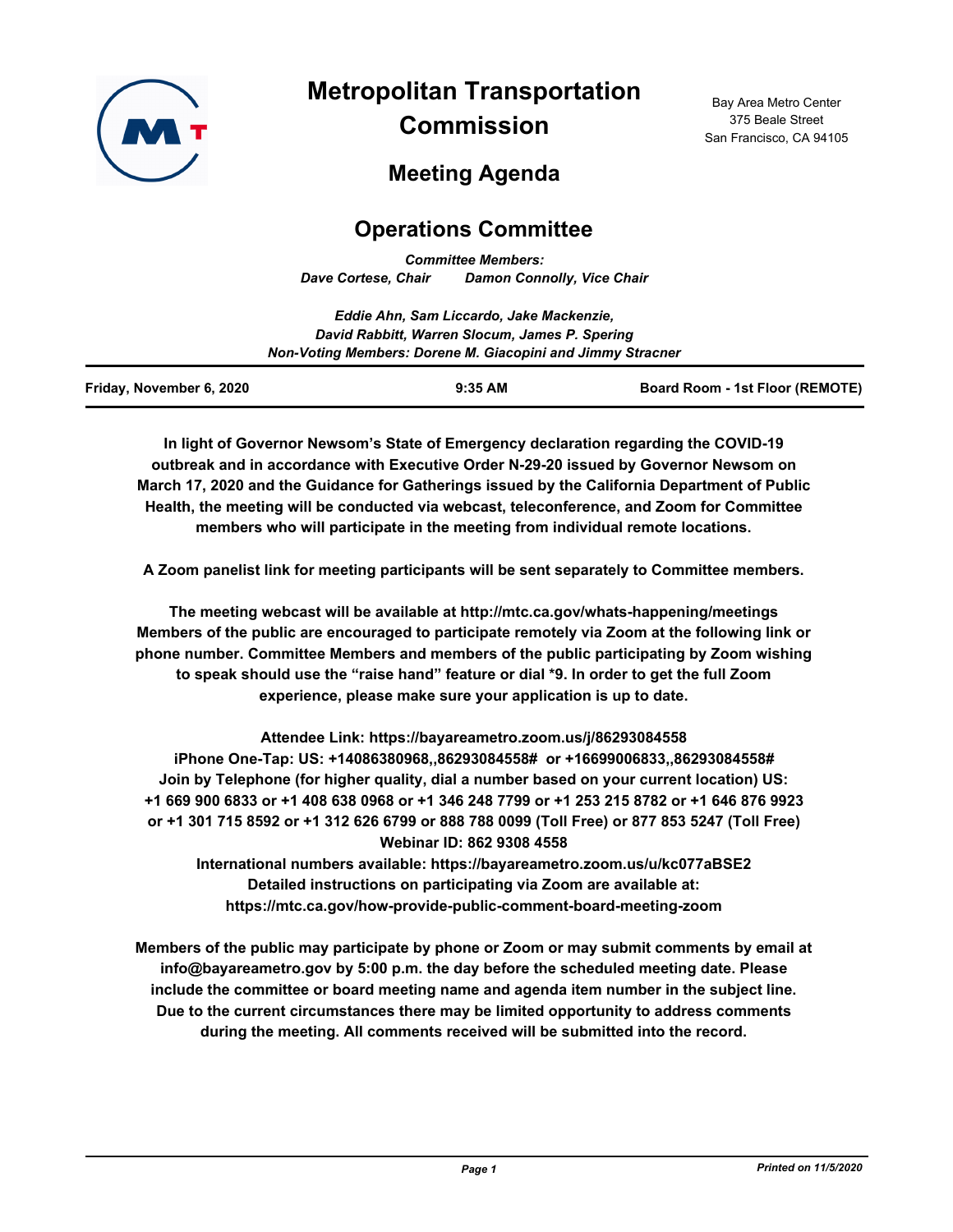#### **1. Roll Call / Confirm Quorum**

*Quorum: A quorum of this committee shall be a majority of its regular non-ex-officio voting members (5).*

#### **2. Pledge of Allegiance**

### **3. Compensation Announcement – Clerk of the Committee**

#### **4. Consent Calendar**

| 4a. | 20-1495             | Minutes of the October 9, 2020 Meeting                                                                                                                       |
|-----|---------------------|--------------------------------------------------------------------------------------------------------------------------------------------------------------|
|     | <b>Action:</b>      | <b>Committee Approval</b>                                                                                                                                    |
|     | <b>Attachments:</b> | 4a OPS Minutes Oct 2020.pdf                                                                                                                                  |
| 4b. | 20-1496             | Contract - Transit Connectivity Gap Analysis Tool with Regional General<br>Transit Feed Specification (GTFS) Data: Interline Technologies LLC<br>(\$300,000) |
|     | <b>Action:</b>      | <b>Committee Approval</b>                                                                                                                                    |
|     | <b>Presenter:</b>   | Nisar Ahmed                                                                                                                                                  |
|     | <b>Attachments:</b> | 4b Contract Transit Connectivity.pdf                                                                                                                         |

#### **5. Public Comment / Other Business**

*Committee Members and members of the public participating by Zoom wishing to speak should use the "raise hand" feature or dial \*9.*

### **6. Adjournment / Next Meeting**

**The next meeting of the Operations Committee will be Friday, December 11, 2020 at 9:35 a.m. remotely and by webcast as appropriate depending on the status of any shelter in place orders. Any changes to the schedule will be duly noticed to the public.**